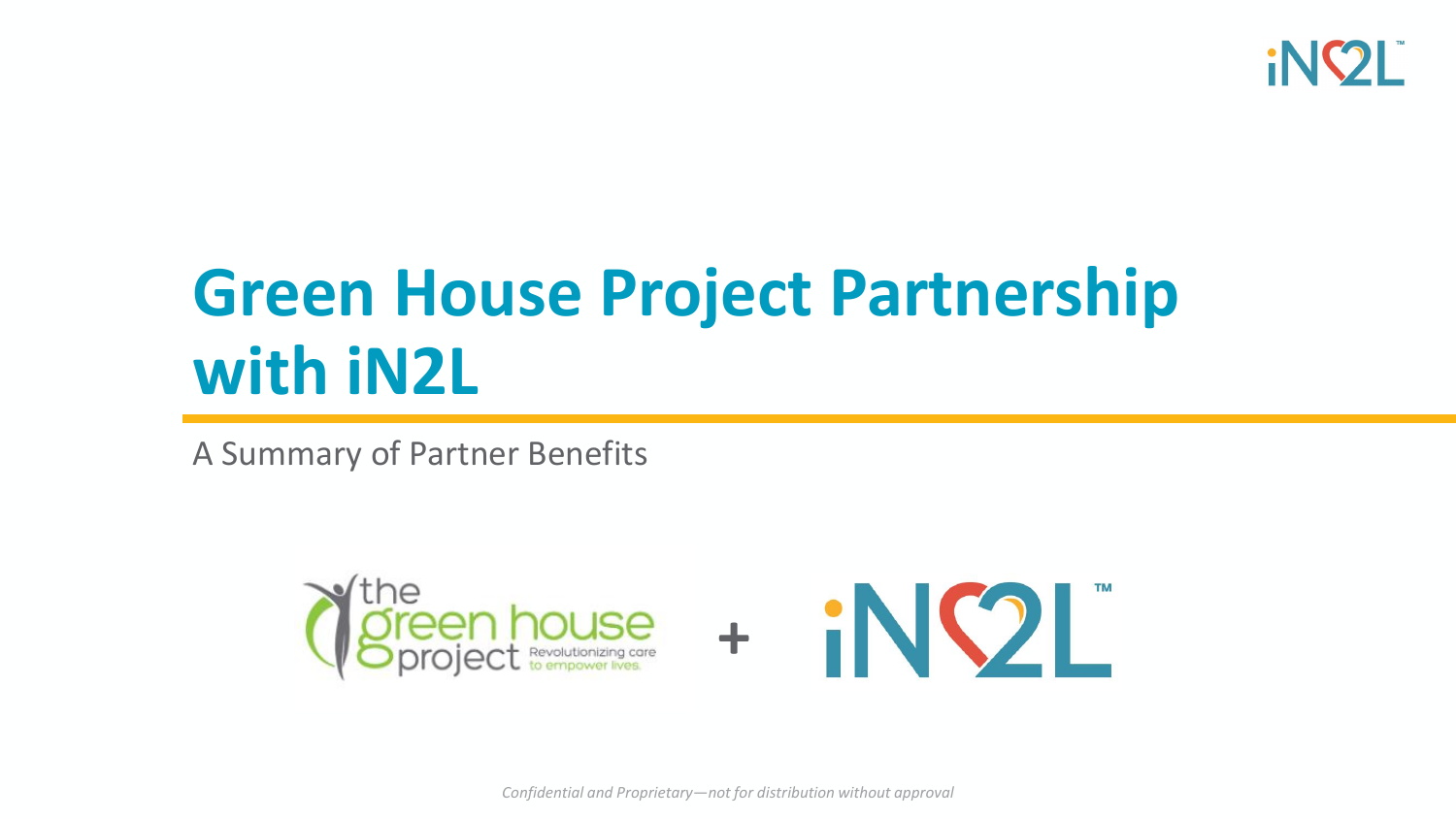#### **What iN2L Offers Partners**



iN2L has designed a variety of products with the goal of enriching seniors' lives and communities. iN2L can be offered to your community separately or as part of your Service Package.

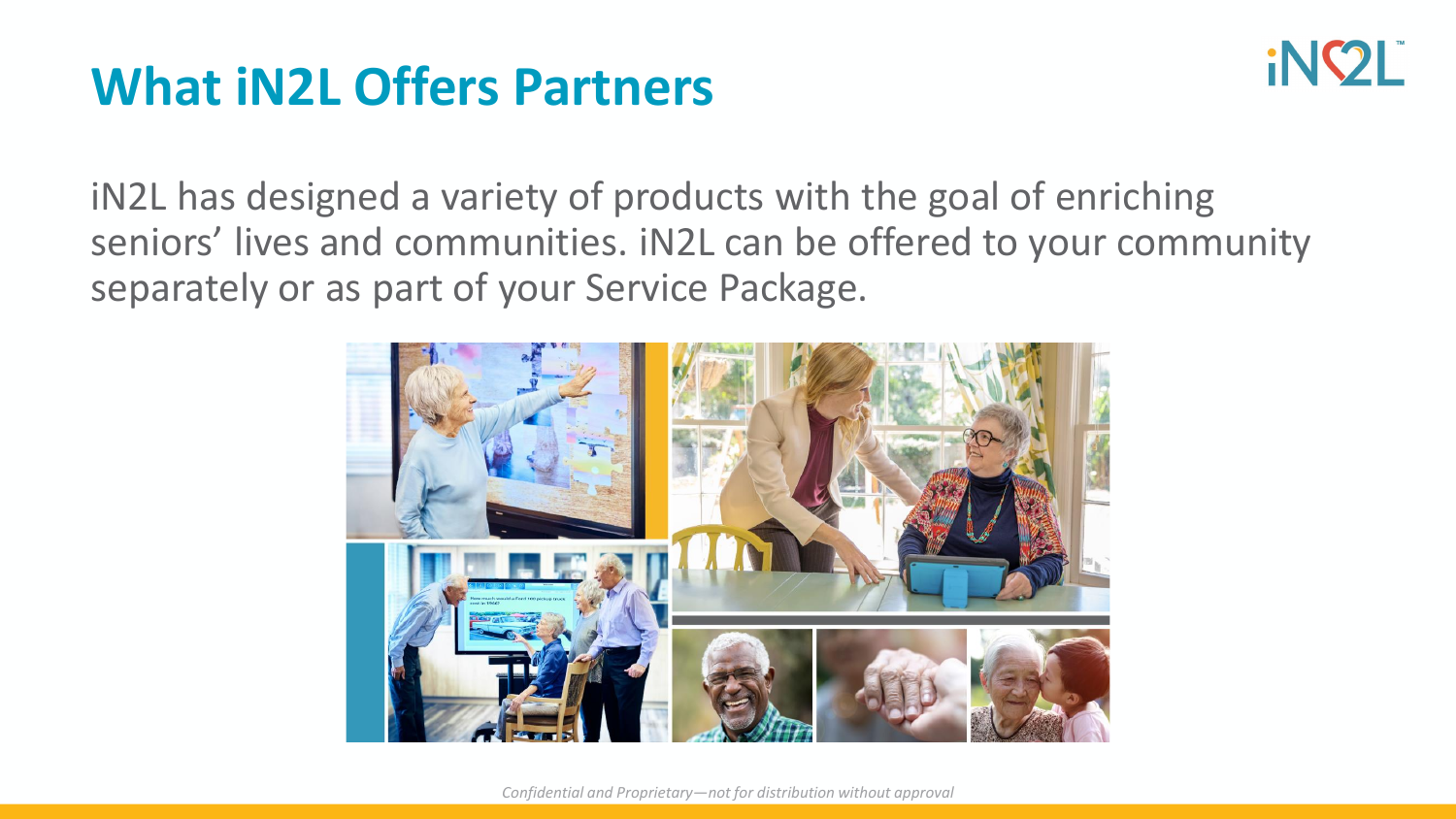#### *Confidential and Proprietary—not for distribution without approval*

## **What iN2L Offers**

#### **Digital Content** - Over **888,000 hours of content**!

Content Provides Engagement in the following areas:

- Music/TV/Films
- Spiritual
- Sports
- History/Veterans
- Travel
- Interactive Games & Puzzles
- Health and Wellness
- Lifelong Learning
- Staff Tools
- Reminisce



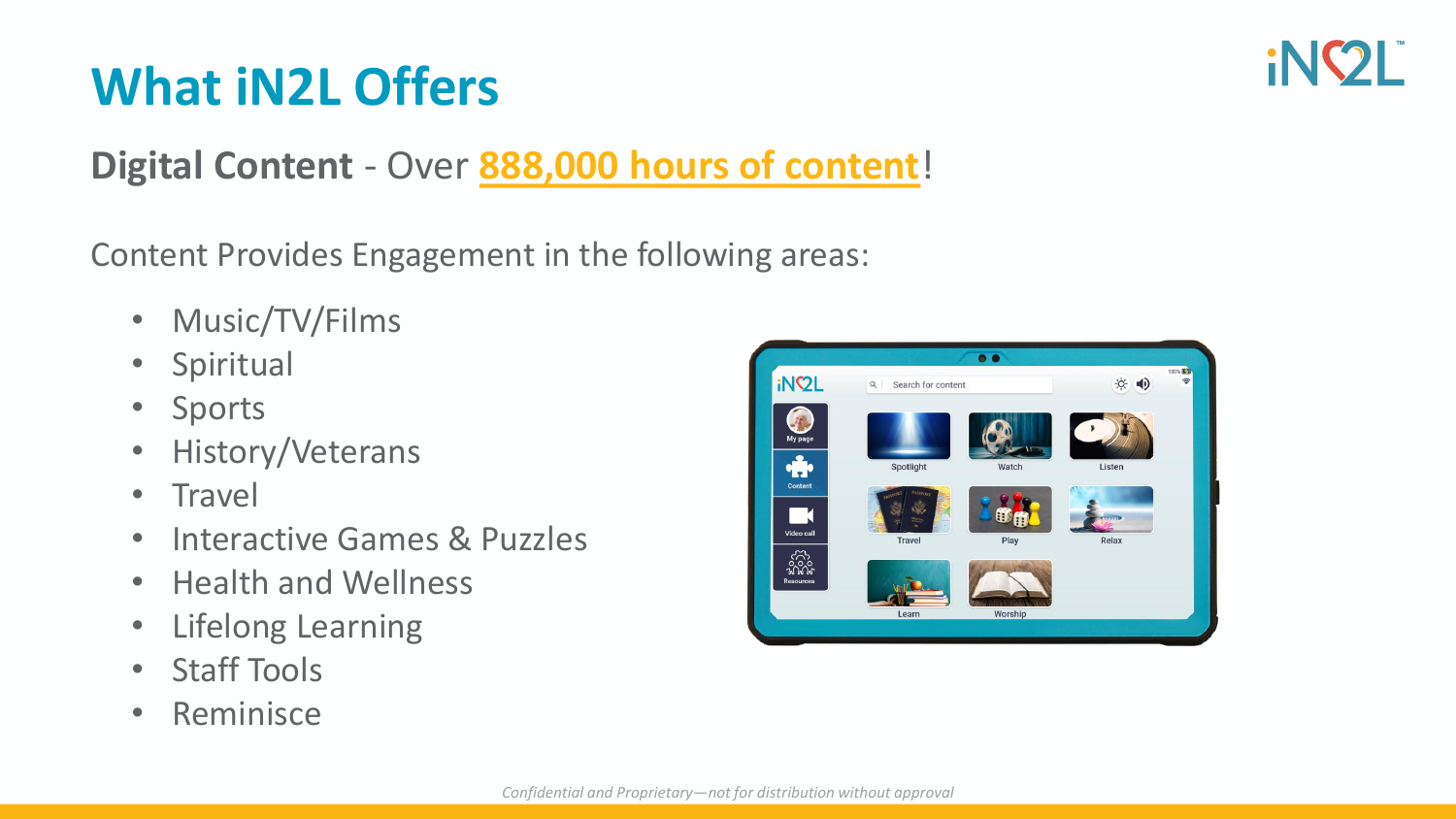#### *Confidential and Proprietary—not for distribution without approval*

## **What iN2L Offers**

**iN2L Subscription Software** gives you access to all our content and technology support. Technology support includes, but isn't limited to the following:

- unlimited phone support for technical **issues**
- remote Support and Assistance iN2L technicians can remotely access your computer
- automated system updates
- data backup and recovery assistance
- virus and spyware removal
- software installation and troubleshooting
- hardware/printer installation and troubleshooting
- connectivity assistance
- external display connection (connects to most TVs and projectors)
- 3-year hardware warranty on iN2L group engagement solutions
- 1-year hardware warranty on iN2L **Tablets**

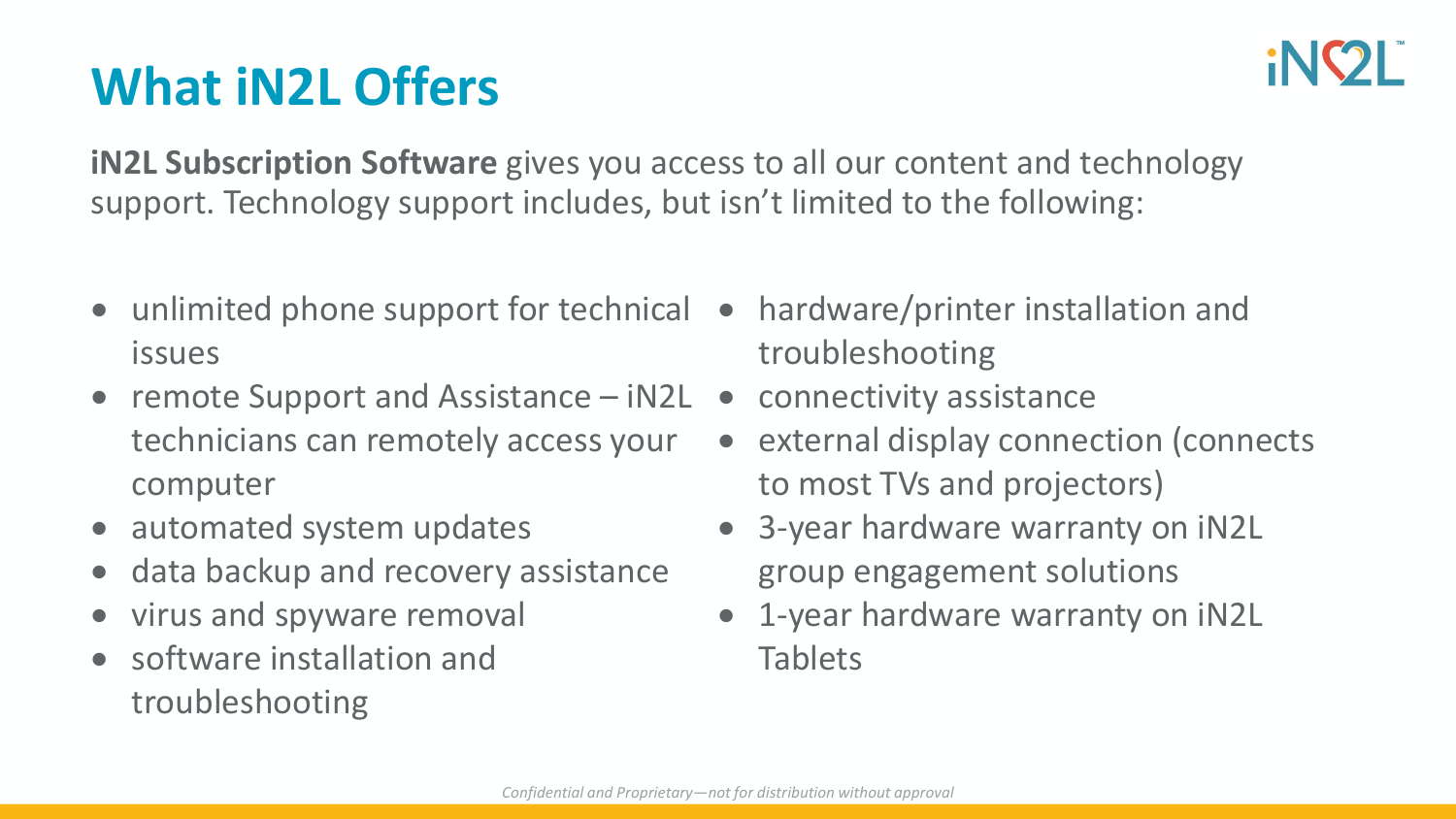#### *Confidential and Proprietary—not for distribution without approval*

## **What iN2L Offers**

**iN2L Hardware** offers a variety of hardware options which may include a combination of the following:

- Computers
- Games & Applications
- Interactive Viewboards
- Mobile Engagement Workstations
- Monitors (mobile and mounted)
- Tablets
- Computer Peripherals
- Engagement Package (drive, bike, and flight simulators)
- Adaptive Touch Stylus



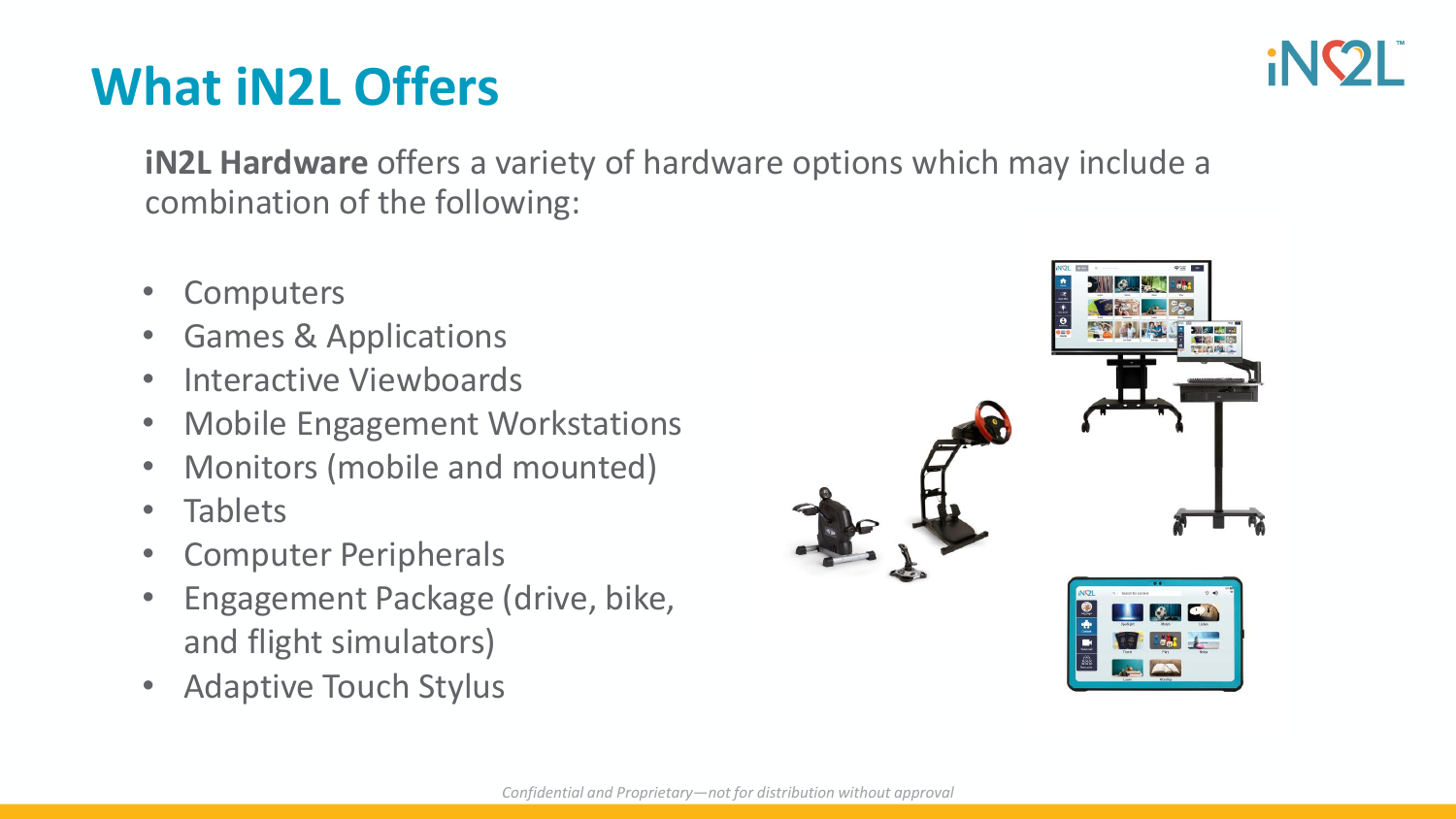#### **What iN2L Offers**



**Green House Project (GHP) Service Packet**

- Technical Support
	- Available through phone, chat, and email
	- Help Center
- Virtual Training
- Program Implementation Support
- Onsite Training and Installation

\*Note: We are currently offering virtual installation and training until we can offer on-site training again. Please see below for additional details.

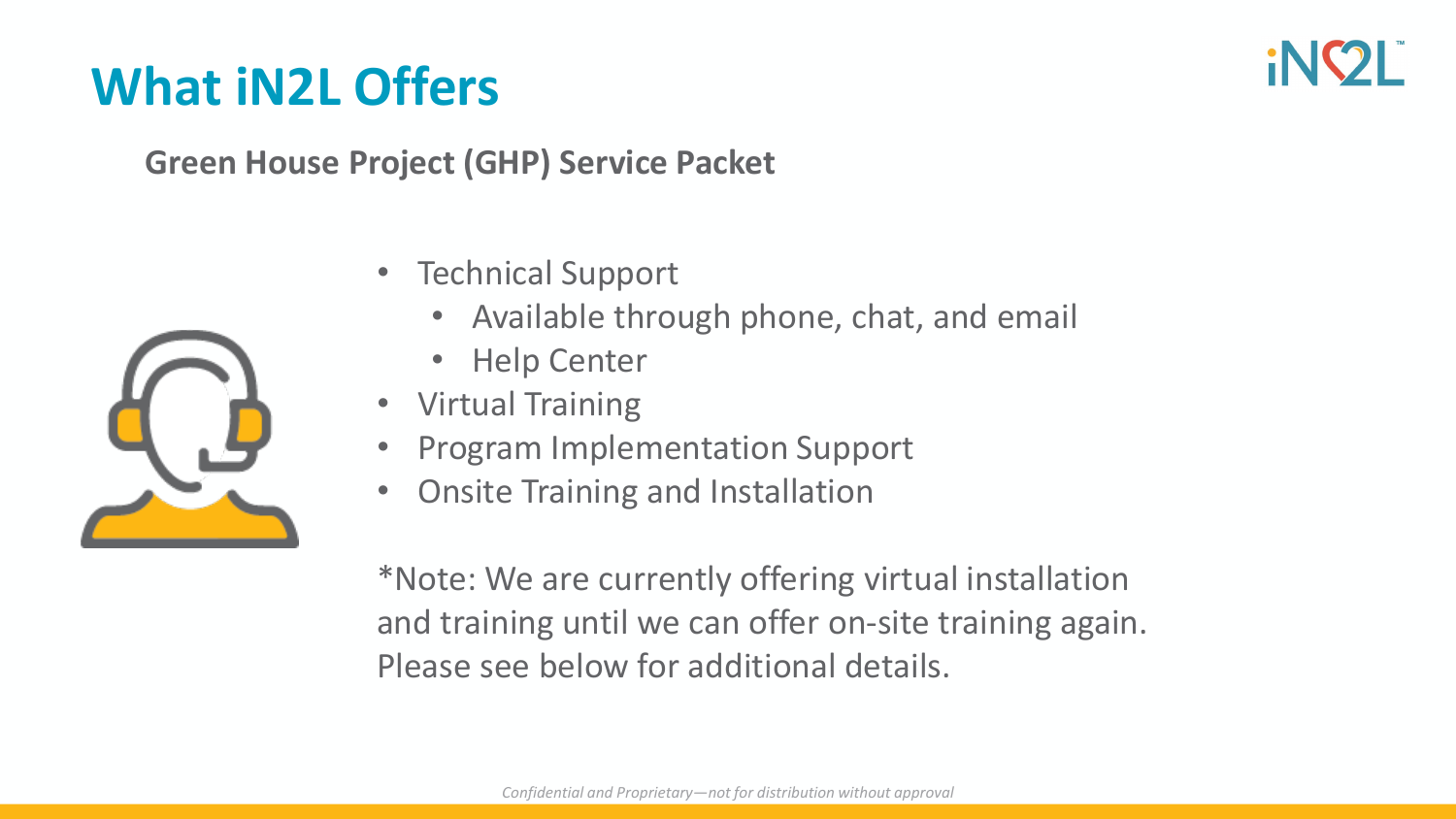## **Pricing and Purchases**



- **Discounted Product Prices**
	- iN2L will offer iN2L Products to GHP's Prospective Customers at a significant discount.
- Prospective Customers who purchase iN2L Products, whether separately or as part of the Combined Services Package, will enter *an independent agreement* with iN2L. GHP will have **no responsibility** for payments or products.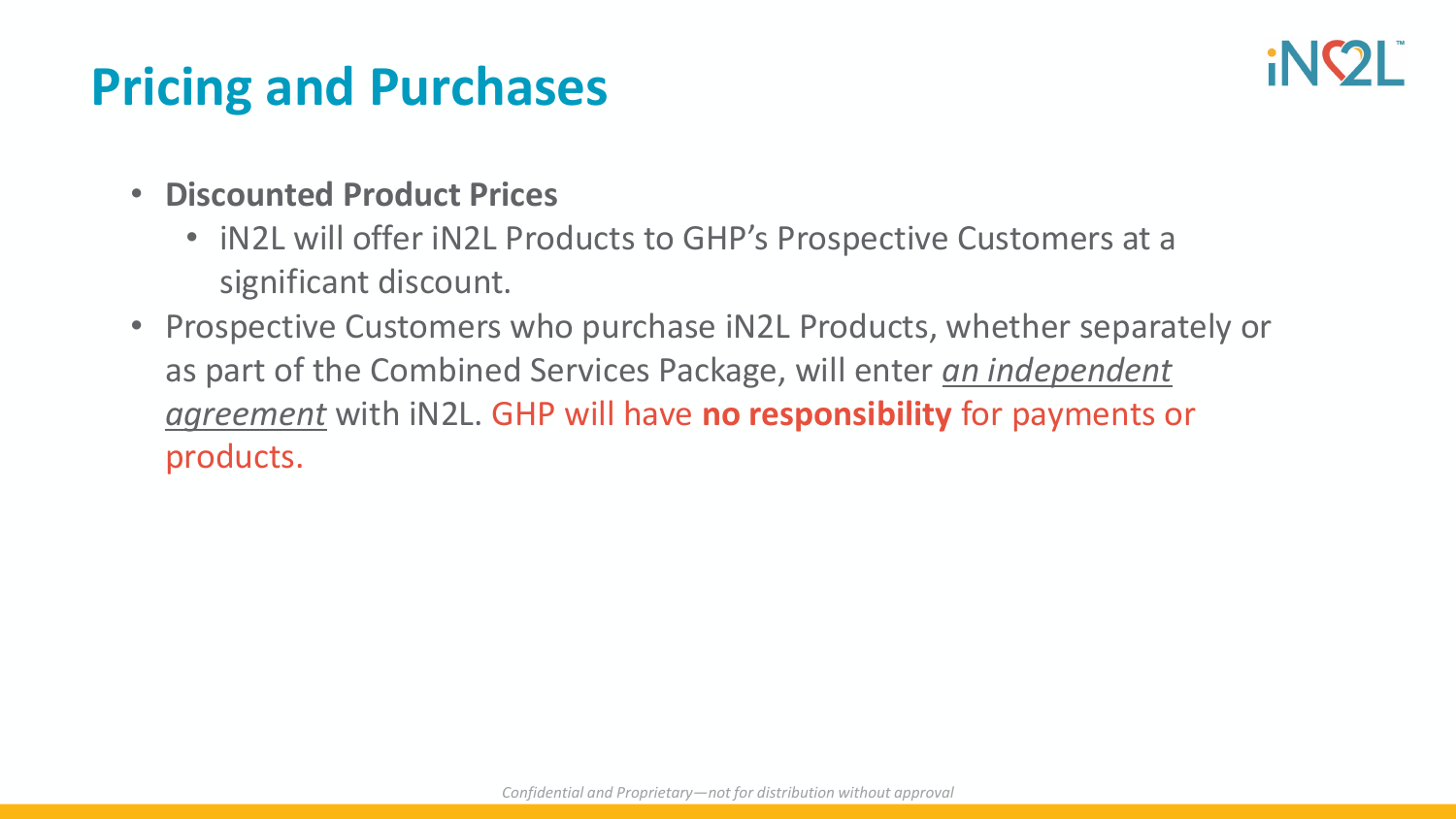

#### **We are excited to make an impact with you!**



*Confidential and Proprietary—not for distribution without approval*